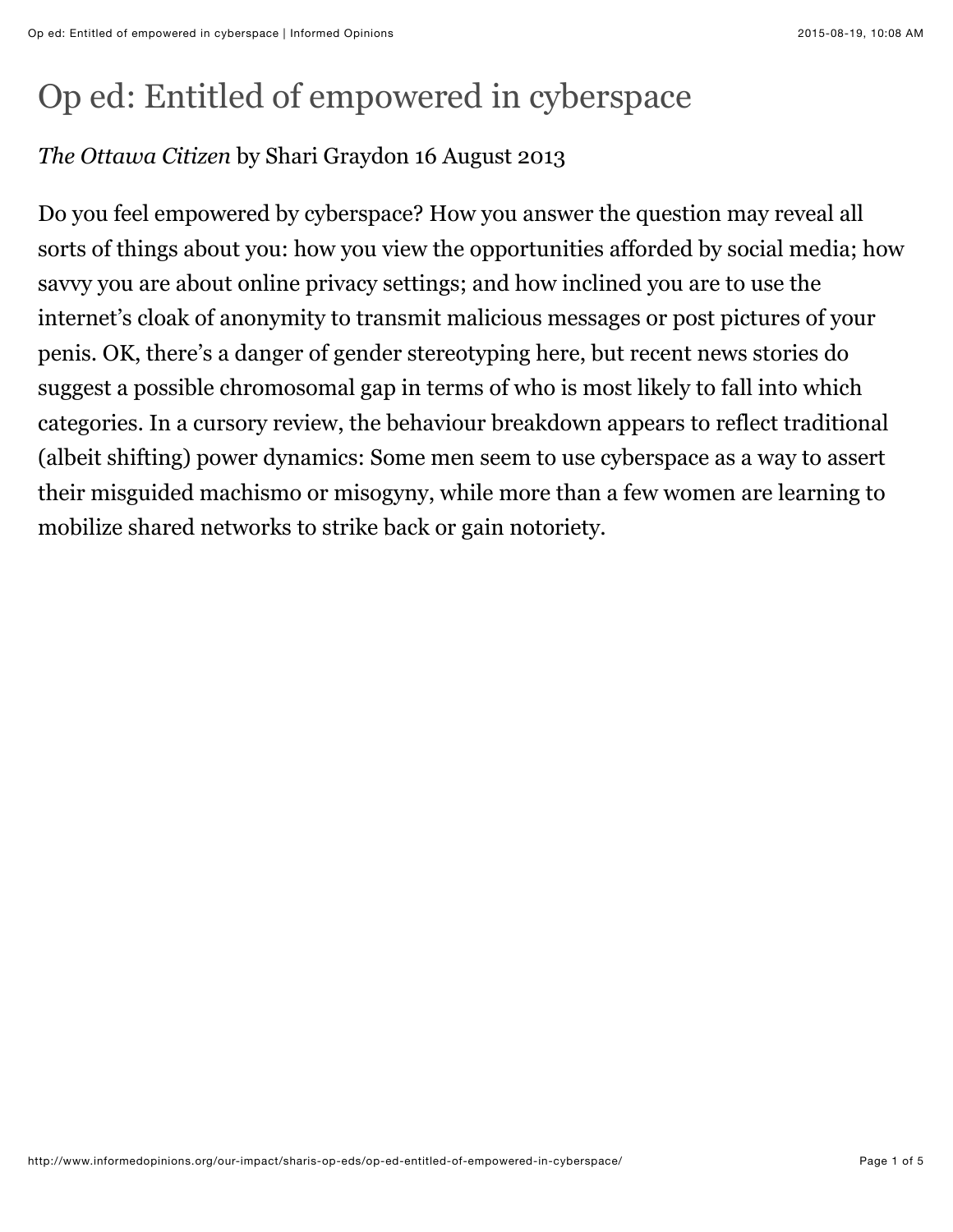

Consider:Anita Sarkeesian: This Canadian-American media critic and feminist blogger launched a modest Kickstarter campaign in 2012 to raise \$6,000 online for a series of educational videos about the sexism in video games. Misogynist male trolls in the gamer community (apparently unfamiliar with the concepts of irony or self-incrimination) responded by creating, emailing and posting online images of Sarkeesian being raped by video game characters and looking as if she'd been beaten and brutalized.

Rosies: In the great roll-up-the-sleeves tradition of Rosie the Riveter, many in the online world — both female and male — have stepped forward in cyberspace to offer active support of those targeted by trolls. The backlash against Sarkeesian sparked its own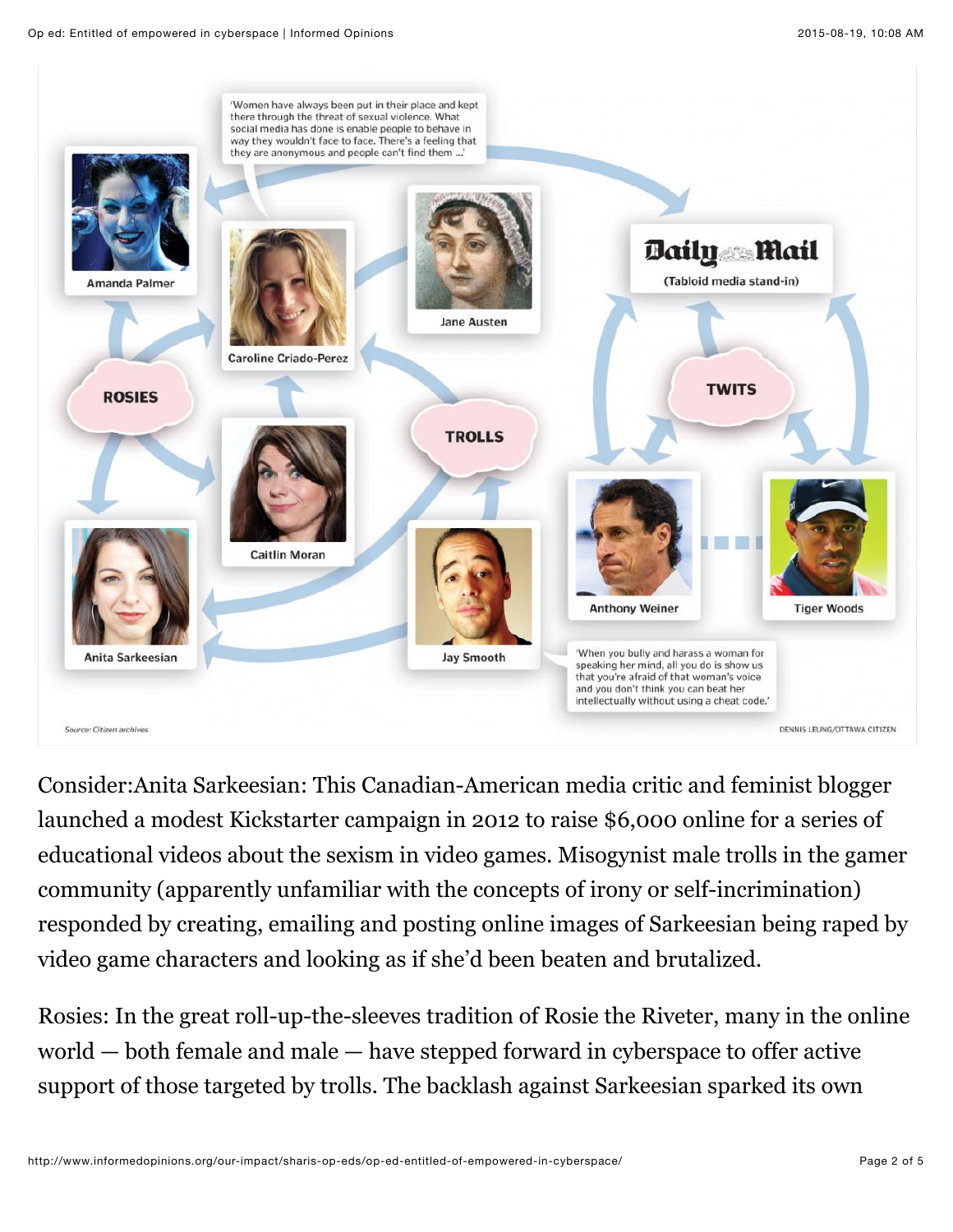backlash, and those outraged by the attacks ended up donating more than \$150,000 to her Kickstarter campaign. Her speaking invitations have soared.

Caroline Criado-Perez: The British graduate student attracted 35,000 signatures and \$20,000 in support of her campaign to ensure that at least one inspirational woman would be featured on the newly redesigned UK bank notes. In response to her success, a group of British trolls — one since arrested — used Twitter to pepper Criado-Perez with thousands of unprintable rape and death threats — even after the arrest. Clearly some people feel enormously violated in cyberspace, while others retain an astonishing sense of invulnerability.

Jane Austen, an 18th century British writer whose romantic novels — rich in pointed social commentary — have made her among the most widely read authors in the English language, was chosen for the bank note. Her impressive credentials, however, failed to allay the fury of those outraged by the uppity woman who championed her. (see Troll)

Caitlin Moran: Hilarious broadcaster, TV critic and columnist with the Times, Moran is also the author of the internationally-best-selling feminist memoir How To Be A Woman. Outspoken in her support of Criado-Perez, she drew attention to the abominable rape threats on her blog and mobilized half a million twitter followers to express their own outrage to help force Twitter and the UK government to respond.

Amanda Palmer: An American singer/songwriter, she responded to the Daily Mail's regrettable pseudo-news coverage of her concert by performing a satirical send-up of the paper to an enormously appreciative London audience. Halfway through the delightful waltz, entitled "Dear Daily Mail", she stepped out of her kimono to complete the tune stark naked in a display that is more feminist empowerment than sexual titillation. Video of the one-time-only performance has since gone viral, and Palmer now has almost a million followers on Twitter.

Troll: A person (often, if not usually, male) who sows discord on the Internet by posting inflammatory and/or threatening messages with the deliberate intent of provoking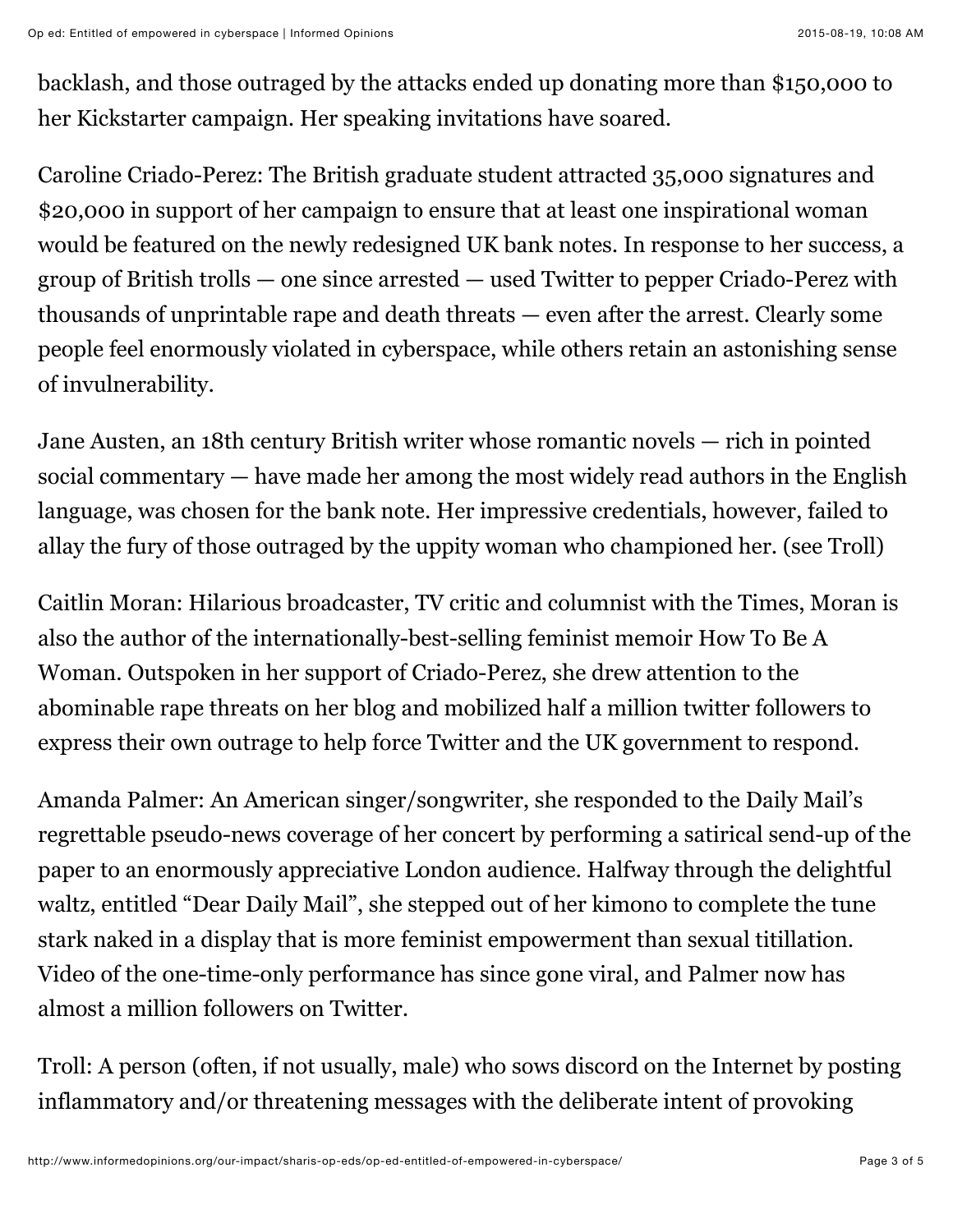readers into responding emotionally. Comes in American, British and Canadian varieties. Revels in the ability to sling mud and spew hate on blogs, newspaper feedback forums, and social media sites, without revealing his identity.

Daily Mail: A British tabloid that chose to devote editorial space to Amanda Palmer's wardrobe malfunction, featuring a large format photograph of her breast "escaping" her bra ("Making a boob of herself!" was the headline), rather than her musical performance. (Standing in here for all celebrity-scandal tabloid media.)

Jay Smooth: AKA John Randolph, a New York City hip hop DJ and vlogger who posted an articulate and convincing critique of the trolls who trashed Sarkeesian, condemning their cowardice. Salon labelled him one of the "sexiest men living" even before his compelling demonstration of feminist advocacy.

Anthony Weiner: American politician who resigned from Congress in 2011 after it was revealed that he'd been sexting images of his penis to female Twitter followers. Undaunted by such sensational baggage, he launched a bid to become mayor of New York City this spring. In July, his reputation for chutzpah went into overdrive when it came to light that he has continued to send explicit photos to women other than his wife as recently as April of this year under the porn-worthy pseudonym, Carlos Danger.

Tiger Woods: The most successful golfer of all time, and one of the highest paid athletes in the world, Woods' self-confessed sense of "entitlement" gave birth to a string of sexual affairs with more than a dozen women, at least some of which were documented in text messages. The revelation of his infidelities cost him his marriage and, temporarily, his career.

Twits: Usually, if not exclusively, female followers of famous (heterosexual male) Tweeters who are open to engaging in surreptitious and sexually explicit banter which may or may not lead to in-the-flesh liaisons, about which Twits cannot be counted upon to remain discreet.